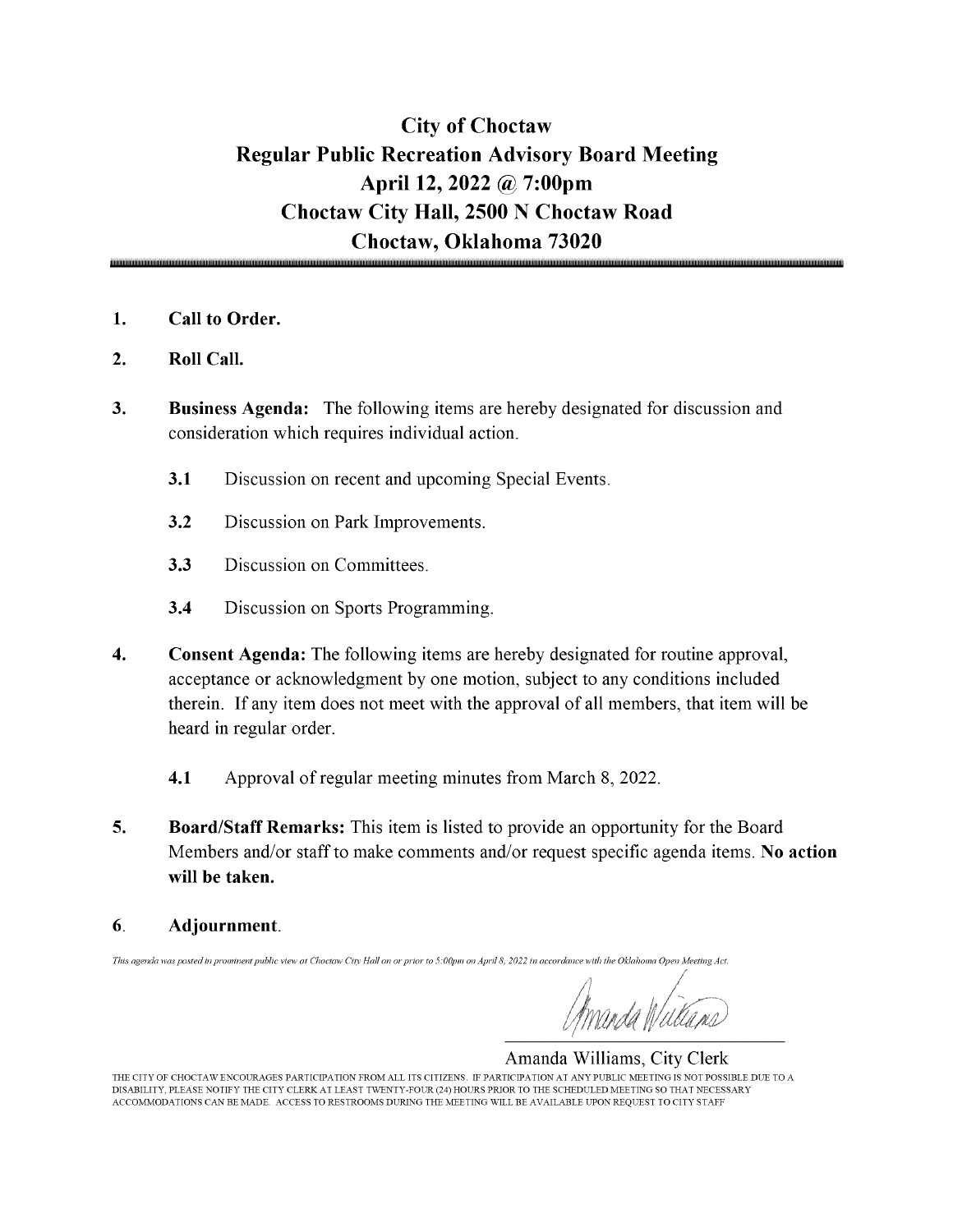# City of Choctaw Regular Public Recreation Advisory Board Meeting March 8, 2022 @ 7:00pm Choctaw City Hall, 2500 N Choctaw Road Choctaw, Oklahoma 73020

# MINUTES

- 1. Call to Order by Chair  $\omega$  7:00 p.m.
- 2. Roll Call:

| 4 | <b>Present:</b><br>Absent: | Katie Holland; Jim Buys; Kevin Brown; Andrew Cataldo<br><b>Nathaniel Porter; Angela Elliott</b> |
|---|----------------------------|-------------------------------------------------------------------------------------------------|
|   | Staff:                     | <b>Tyler Kilmer/Parks &amp; Recreation Director</b><br>Daphne Young/Administrative Assistant    |

- 3. Business Agenda: The following items are hereby designated for discussion and consideration which requires individual action.
	- 3.1 Discussion on recent and upcoming Special Events.
		- Archery 3D Shoot— Tyler reported we had <sup>a</sup> good opening weekend for Baseball/ Softball at Bouse as well as our first Archery 3D Shoot event. Everyone liked the course and layout and we got a lot of feedback as well as some ideas for how to do another event like this.
		- **Easter** Our next event is the Easter Egg Hunt, usually held the day before Easter. It was suggested that we host it the Sunday before Easter, on Apr. 10, 2022, and in the afternoon. The board members liked that idea. Tyler also reported we have <sup>a</sup> church who has offered lots of volunteers for the event preparation as well as the day of. The local Kiwanis Club and businesses want to donate items for prizes, too. Jim confirmed we would have an Easter Bunny for pictures, and Katie asked for the contact information from the last year's event. There was open discussion about adding more games and activities as well as getting more local businesses and groups involved.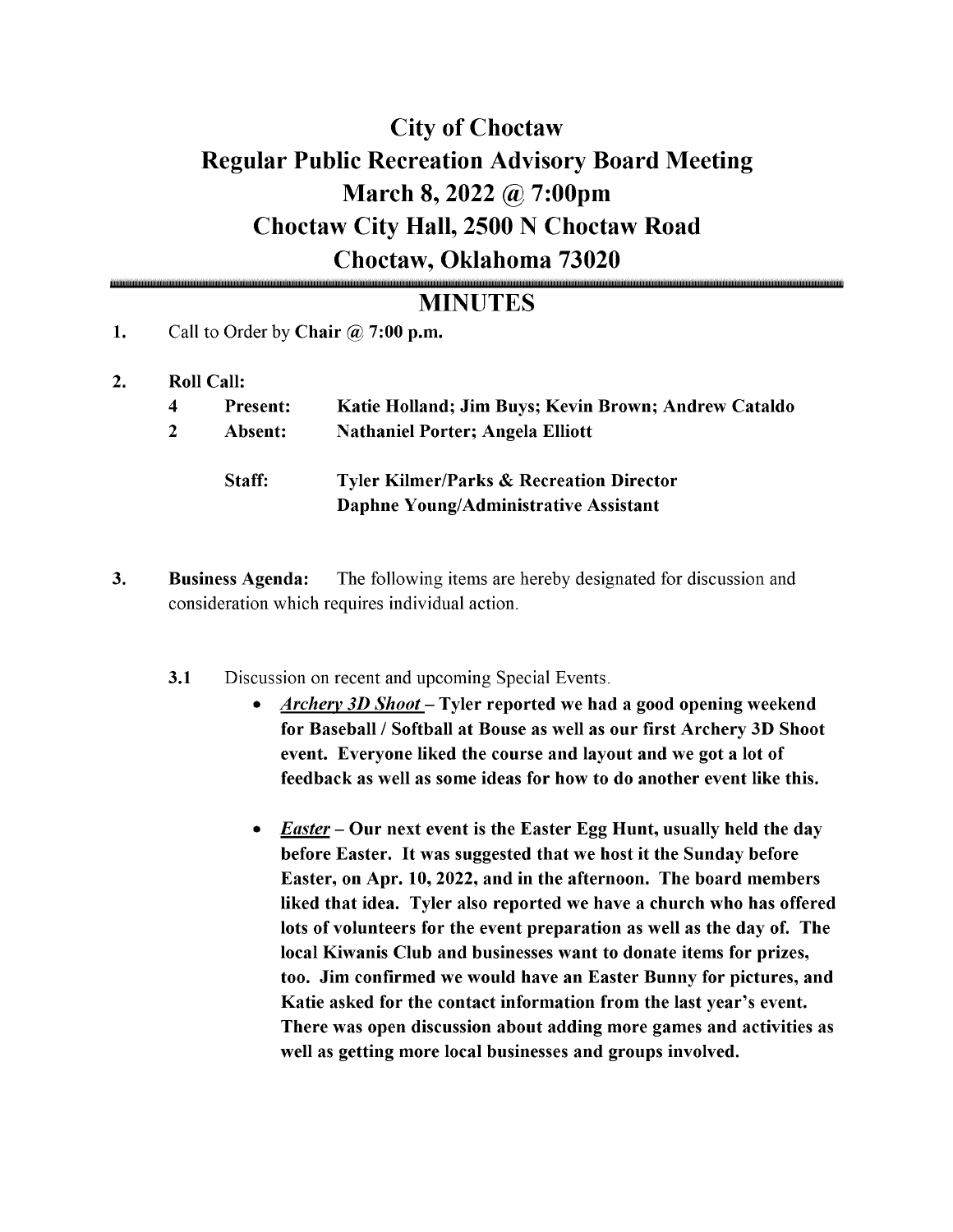- Arbor Day Plans include work on the Frisbee golf pads, planting of  $\bullet$ trees and flowers, installing more benches, and there will be vendors out at the Farmers Market as well as food trucks. There was open discussion of ideas for more marketing and suggestions for vendor types.
- Farmers Market— Opening night is May 6, 2022
- $Touch-A-Truck-Tyler reported this event will include vehicles from$  $\bullet$ Police, Fire, OK County, K-9 unit, possibly military recruiting, as well as a limousine, and usually a storm chaser from a local news station will come as well. Public Works vehicles and equipment will be on display. There was open discussion about holding this event at the Farmers Market area versus the Large Pavilion area as well as suggestions for other vendors or types of vehicles we may seek out to make the event more interesting to the kids.
- 3.2 Discussion on Park Improvements.
	- Caboose— The concrete was torn up in order to replace the sidewalks and table/ bench pads. There was open discussion about adding things like a permanent electrical connection and planting of more trees using the beautification grant that was received. Tyler reported that Jerry Hand offered to create a new wooden sign for the area. More open discussion and ideas about the Ten Acre Lake trails project and the park itself.
- 3.3 Discussion on Committees.
	- Hoops— Jim reported they are waiting for warmer weather to have  $\bullet$ the cracks sealed at the new basketball court.
	- $Dog$  Park Jim stated this will need more funding
	- Farmers Market— Katie reported applications for the current group of vendors will be taken the first week of April and then they will open it up to the public to seek out more if needed to fill spots. There was open discussion on increasing the parking options.
- 3.4 Discussion on Sports Programming.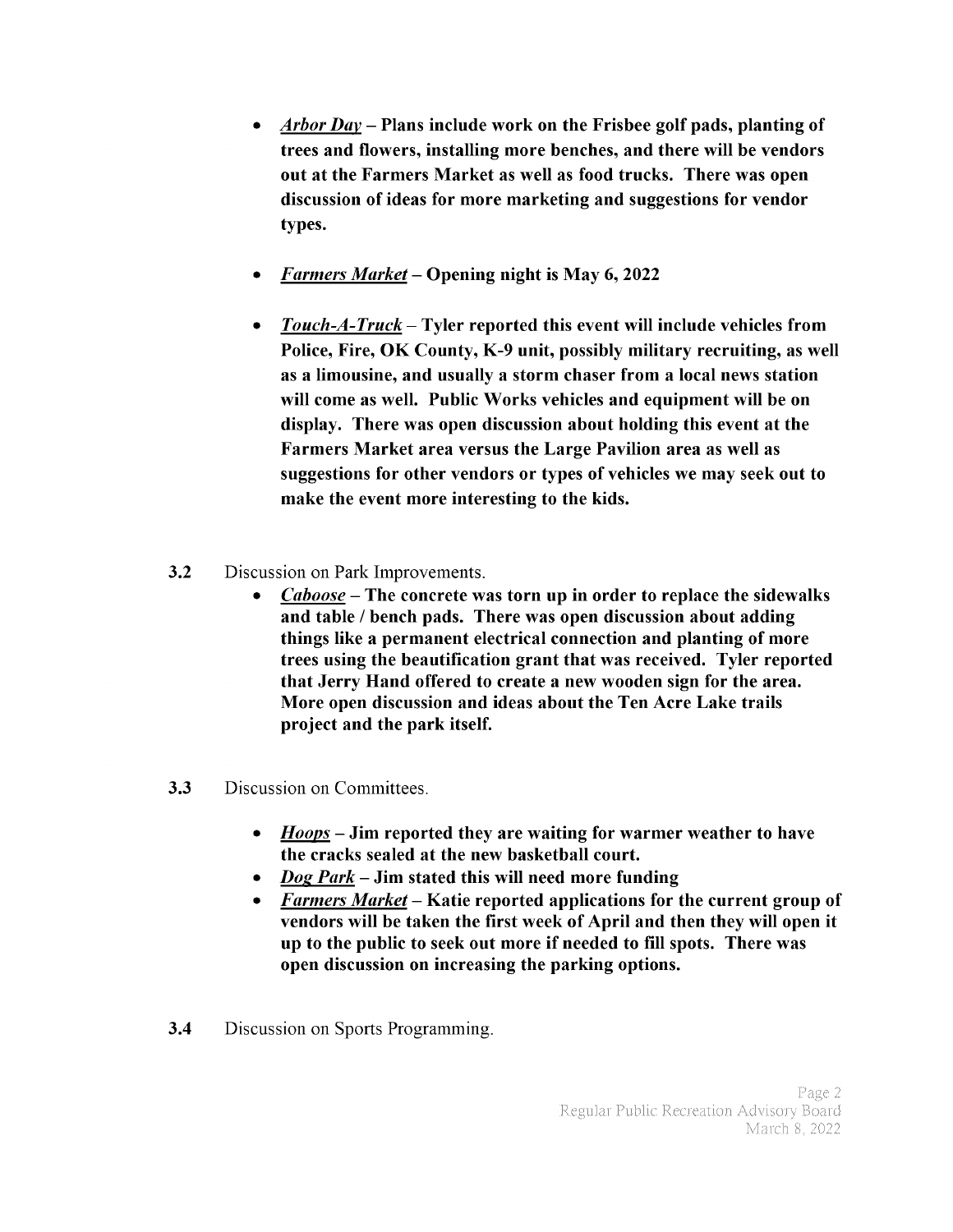Tyler reported the Bouse Sports Complex season starts March 22, 2022. The past weekend saw 46 teams playing through the end of day Saturday. There will be <sup>a</sup> tournament every weekend for the next <sup>11</sup> weeks as well as league games on Mondays, Tuesdays, Thursdays, and Wednesday reserved for make-up games. There was open discussion about Cornhole Tournaments and Pickleball. Kevin suggested the splash pads get checked out early and repairs done, if needed, so it is ready for Memorial Day.

- 4. Consent Agenda: The following items are hereby designated for routine approval, acceptance or acknowledgment by one motion, subject to any conditions included therein. If any item does not meet with the approval of all members, that item will be heard in regular order.
	- 4.1 Approval of regular meeting minutes from February 8, 2022.

## MOTION BY Kevin Brown and SECOND BY Andrew Cataldo to approve the minutes as presented.

### MOTION CARRIED:

- 4 Ayes: Holland; Buys; Brown; Cataldo
- 0 Nays: None
- <sup>2</sup> Absent: Porter; Elliott
- 5. Board/Staff Remarks: This item is listed to provide an opportunity for the Board Members and/or staff to make comments and/or request specific agenda items. No action will be taken.

Tyler thanked everyone involved with the Archery event for helping to make our first effort a real success.

6. Adjournment: MOTION BY Andrew Cataldo and SECOND BY Katie Holland to adjourn.

### MOTION CARRIED: